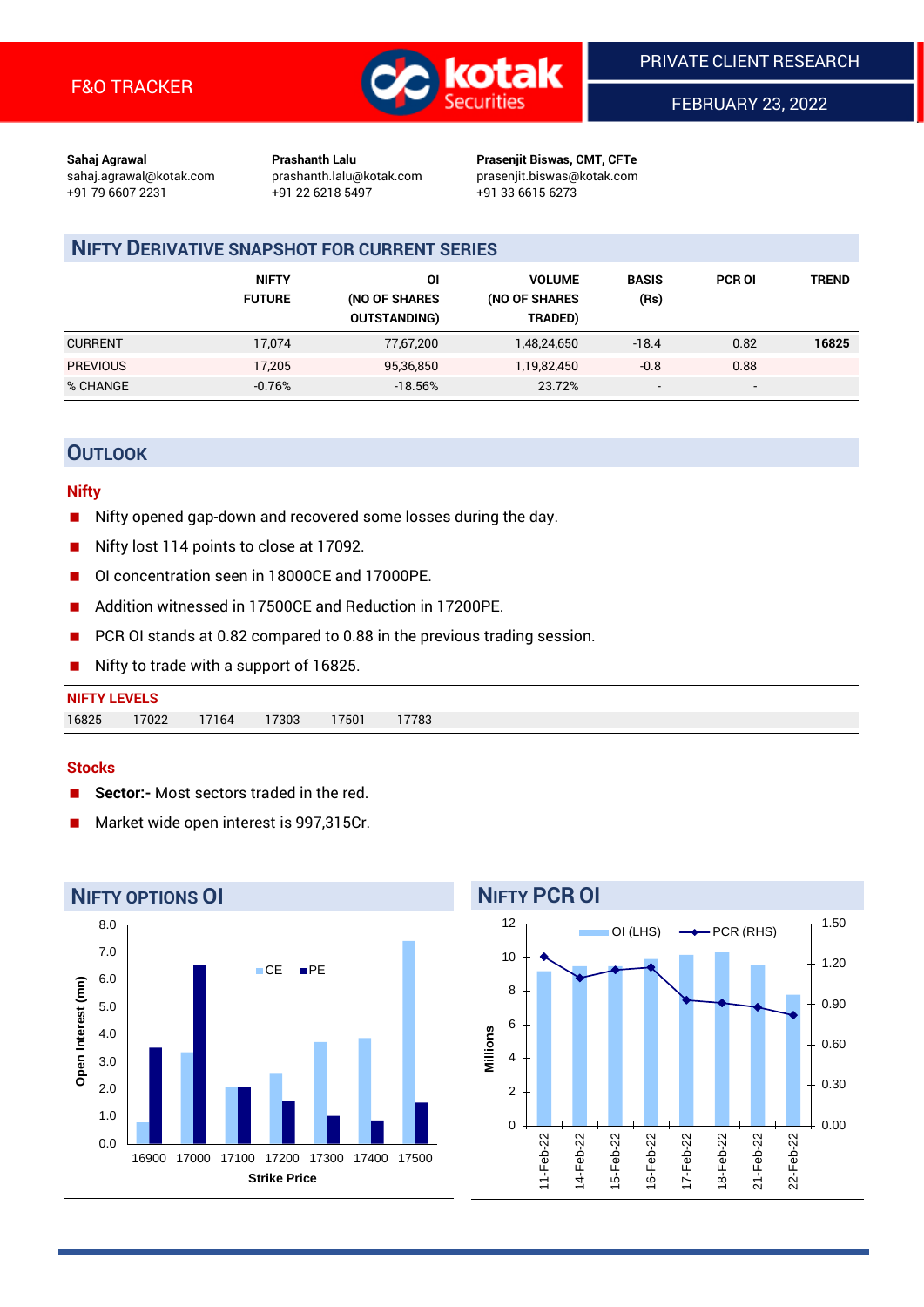# **FUTURE STATISTICS**

| <b>OI INCREASE</b> |
|--------------------|
|--------------------|

| <b>SYMBOL</b>     | ΟI    | ΟI           | <b>PRICE CHG</b> |
|-------------------|-------|--------------|------------------|
|                   | (%)   | (SHARES)     | (%)              |
| <b>IBULHSGFIN</b> | 24.1% | 4,34,09,300  | 0.9%             |
| <b>INDUSTOWER</b> | 19.8% | 98,95,200    | 0.1%             |
| <b>CROMPTON</b>   | 15.3% | 40,59,000    | $-3.1%$          |
| <b>DLF</b>        | 11.5% | 4,27,59,750  | $-6.4%$          |
| <b>INDIAMART</b>  | 11.1% | 5,88,825     | 0.7%             |
| <b>DALBHARAT</b>  | 9.8%  | 5.36.750     | $-3.0%$          |
| <b>GMRINFRA</b>   | 9.6%  | 10,77,97,500 | $-2.6%$          |
| LTI               | 6.9%  | 11,42,850    | 2.2%             |
| <b>MPHASIS</b>    | 6.7%  | 16,90,675    | 1.9%             |
| <b>ABB</b>        | 6.6%  | 4.46.500     | $-1.6%$          |

| <b>OI DECREASE</b> |          |             |                  |
|--------------------|----------|-------------|------------------|
| <b>SYMBOL</b>      | ΟI       | ΟI          | <b>PRICE CHG</b> |
|                    | (%)      | (SHARES)    | (%)              |
| <b>DIXON</b>       | $-18.1%$ | 6,22,125    | 1.8%             |
| <b>JKCEMENT</b>    | $-12.8%$ | 3,08,875    | 0.0%             |
| <b>POWERGRID</b>   | $-12.5%$ | 3,39,07,214 | 0.0%             |
| <b>METROPOLIS</b>  | $-12.3%$ | 10.46.800   | 2.9%             |
| <b>BOSCHLTD</b>    | $-11.8%$ | 1,34,250    | 1.2%             |
| <b>CUMMINSIND</b>  | $-11.5%$ | 18,48,600   | $-2.1%$          |
| <b>NAVINFLUOR</b>  | $-11.3%$ | 4,65,525    | 0.8%             |
| <b>POLYCAB</b>     | $-11.2%$ | 8,45,100    | $-0.3%$          |
| NAM-INDIA          | $-11.0%$ | 30,30,400   | 3.8%             |
| <b>MANAPPURAM</b>  | $-10.0%$ | 3,07,98,000 | $-0.7%$          |

# **CASH STATISTICS**

| <b>TOP VOLUMES</b> |                      |              |       |
|--------------------|----------------------|--------------|-------|
| <b>SYMBOL</b>      | <b>TRADED SHARES</b> | <b>VALUE</b> | CLOSE |
|                    | (QTY)                | (IN LAKHS)   |       |
| <b>TCS</b>         | 54,08,531            | 1,94,533     | 3,586 |
| <b>RELIANCE</b>    | 62,27,901            | 1,47,736     | 2,389 |
| <b>SBIN</b>        | 2,71,08,772          | 1,35,571     | 498   |
| <b>TATAMOTORS</b>  | 2,79,57,544          | 1,34,031     | 478   |
| <b>HDFC</b>        | 46,04,370            | 1,11,601     | 2,454 |
| <b>TATASTEEL</b>   | 93,85,857            | 1,07,096     | 1,139 |
| <b>ICICIBANK</b>   | 1,31,56,371          | 98,534       | 751   |
| <b>ADANIPOWER</b>  | 7,08,48,294          | 83,146       | 121   |
| <b>IBREALEST</b>   | 7,37,09,081          | 83,028       | 114   |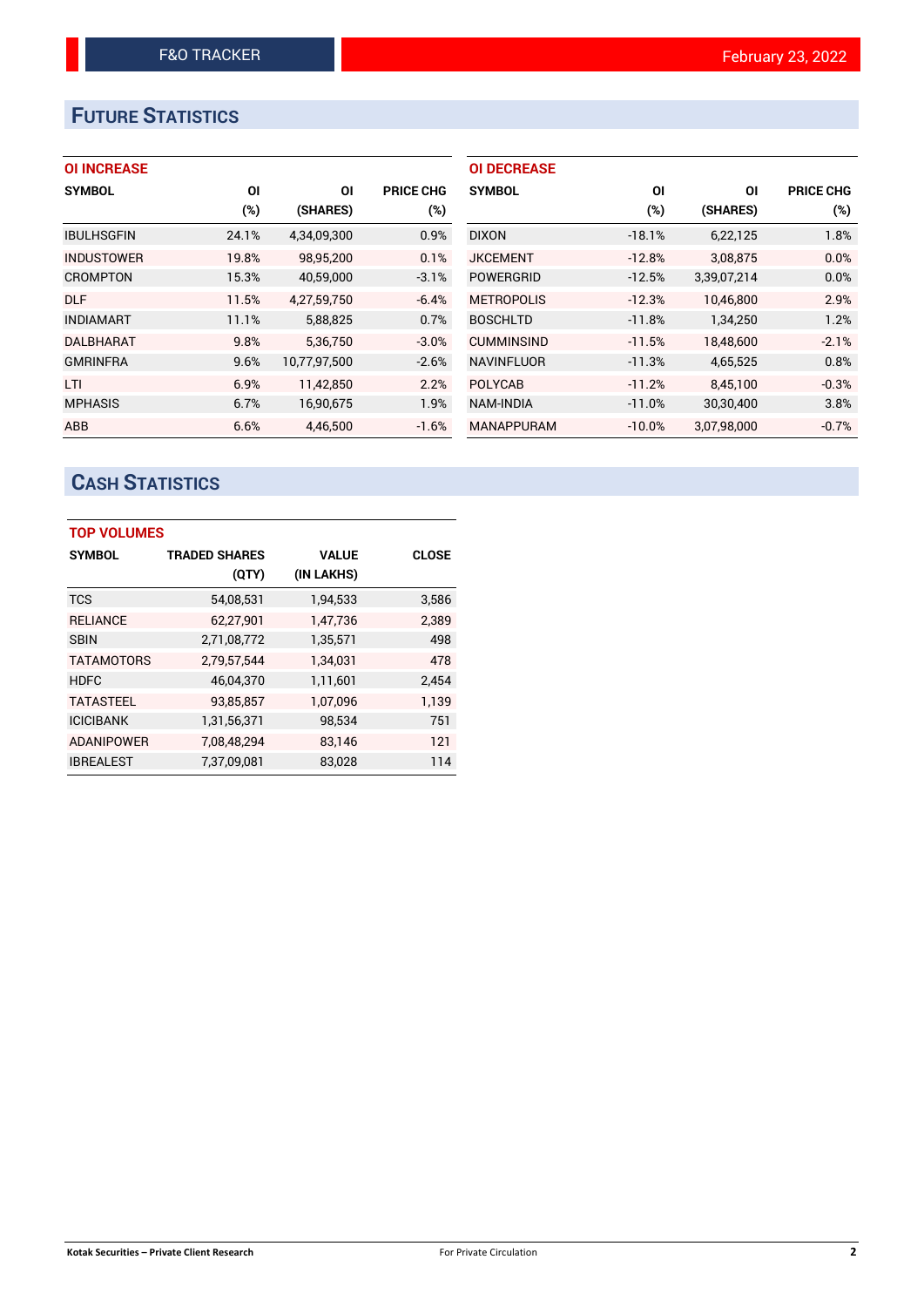# **OPTION STATISTICS**

## **SIGNIFICANT CALL OPEN INTEREST**

| <b>SYMBOL</b>     | <b>STRK</b>  | <b>OPTION</b> | <b>CLOSE</b> | FUT          | ΟI         |
|-------------------|--------------|---------------|--------------|--------------|------------|
|                   | <b>PRICE</b> | TYPE          | (RS)         | <b>CLOSE</b> | (SHARES)   |
| ONGC              | 175          | <b>CE</b>     | 0.1          | 165          | 337.33.700 |
| ONGC              | 180          | CE            | 0.1          | 165          | 162,16,200 |
| <b>ONGC</b>       | 170          | CE            | 0.6          | 165          | 133,36,400 |
| M&M               | 900          | CF            | 0.3          | 853          | 27,17,400  |
| <b>NTPC</b>       | 135          | CE            | 0.4          | 132          | 119,35,800 |
| <b>HEROMOTOCO</b> | 2,800        | СE            | 8.1          | 2,733        | 5,52,300   |
| <b>MARUTI</b>     | 9.000        | CE            | 8.7          | 8,603        | 3,88,700   |
| <b>TCS</b>        | 4.000        | CE            | 1.1          | 3,593        | 21,28,950  |
| <b>WIPRO</b>      | 600          | CE            | 0.6          | 563          | 43,97,600  |
| <b>INDUSINDBK</b> | 1.000        | CE            | 1.6          | 941          | 25.64.100  |

## **SIGNIFICANT PUT OPEN INTEREST**

| <b>SYMBOL</b>     | <b>STRK</b><br><b>PRICE</b> | <b>OPTION</b><br>TYPE | <b>CLOSE</b><br>(RS) | <b>FUT</b><br><b>CLOSE</b> | ΟI<br>(SHARES) |
|-------------------|-----------------------------|-----------------------|----------------------|----------------------------|----------------|
| <b>HINDALCO</b>   | 500                         | PF                    | 1.0                  | 516                        | 31,87,375      |
| <b>BANKBARODA</b> | 100                         | PF                    | 0.6                  | 105                        | 95,70,600      |
| <b>WIPRO</b>      | 550                         | PF                    | 1.1                  | 563                        | 17,76,800      |
| <b>HEROMOTOCO</b> | 2.700                       | PF                    | 12.5                 | 2.733                      | 1.46.100       |
| <b>MARUTI</b>     | 8,000                       | PF                    | 3.5                  | 8,603                      | 1,08,400       |
| ONGC              | 160                         | PF                    | 0.8                  | 165                        | 20,09,700      |
| <b>MARUTI</b>     | 8,500                       | PF                    | 37.1                 | 8,603                      | 1,00,400       |
| <b>HINDALCO</b>   | 510                         | PF                    | 2.3                  | 516                        | 14,40,500      |
| <b>MARUTI</b>     | 8.400                       | PF                    | 16.5                 | 8,603                      | 88,000         |
| BAJAJ-AUTO        | 3,500                       | PE                    | 6.7                  | 3,599                      | 71.000         |

| SIGNIFICANT CALL OPEN INTEREST ADDITION | <b>SIGNIFICAN</b>           |                              |                           |               |                      |                   |
|-----------------------------------------|-----------------------------|------------------------------|---------------------------|---------------|----------------------|-------------------|
| <b>SYMBOL</b>                           | <b>STRK</b><br><b>PRICE</b> | <b>OPTION</b><br><b>TYPE</b> | <b>OPEN</b><br><b>INT</b> | OI CHG<br>(%) | <b>CLOSE</b><br>(Rs) | <b>SYMBOL</b>     |
|                                         |                             |                              |                           |               |                      |                   |
| <b>IBULHSGFIN</b>                       | 140                         | <b>PE</b>                    | 1,76,700                  | 2750%         | 0.5                  | <b>INDIACEM</b>   |
| <b>BALRAMCHIN</b>                       | 370                         | <b>PE</b>                    | 2,27,200                  | 847%          | 1.0                  | <b>HDFCLIFE</b>   |
| GAIL                                    | 112                         | <b>PE</b>                    | 1,70,800                  | 600%          | 0.1                  | <b>MANAPPURA</b>  |
| <b>DLF</b>                              | 310                         | <b>PE</b>                    | 2,37,600                  | 454%          | 1.9                  | <b>ITC</b>        |
| <b>IBULHSGFIN</b>                       | 165                         | <b>PE</b>                    | 3,65,800                  | 413%          | 2.9                  | M&M               |
| <b>IBULHSGFIN</b>                       | 160                         | <b>PE</b>                    | 8.33.900                  | 356%          | 1.8                  | <b>ITC</b>        |
| <b>BHEL</b>                             | 46                          | <b>PE</b>                    | 2,83,500                  | 350%          | 0.3                  | <b>BAJFINANCE</b> |
| <b>DLF</b>                              | 315                         | <b>PE</b>                    | 1,36,950                  | 315%          | 3.0                  | <b>IEX</b>        |
| <b>IBULHSGFIN</b>                       | 150                         | <b>PE</b>                    | 3,90,600                  | 306%          | 0.6                  | <b>GLENMARK</b>   |
| <b>ITC</b>                              | 213                         | <b>PE</b>                    | 6,65,600                  | 278%          | 1.0                  | <b>MOTHERSUM</b>  |

| SIGNIFICANT PUT OPEN INTEREST ADDITION |              |                                        |            |      |              |  |  |  |
|----------------------------------------|--------------|----------------------------------------|------------|------|--------------|--|--|--|
| <b>SYMBOL</b>                          | <b>STRK</b>  | <b>OPTION</b><br><b>OPEN</b><br>OI CHG |            |      | <b>CLOSE</b> |  |  |  |
|                                        | <b>PRICE</b> | <b>TYPE</b>                            | <b>INT</b> | (%)  | (Rs)         |  |  |  |
| <b>INDIACEM</b>                        | 207          | <b>PE</b>                              | 1,74,000   | 362% | 3.3          |  |  |  |
| <b>HDFCLIFE</b>                        | 575          | <b>PE</b>                              | 2,55,200   | 287% | 2.5          |  |  |  |
| <b>MANAPPURAM</b>                      | 117          | <b>PE</b>                              | 2,64,000   | 238% | 2.1          |  |  |  |
| <b>ITC</b>                             | 217          | PE                                     | 8,41,600   | 150% | 1.6          |  |  |  |
| M&M                                    | 830          | <b>PE</b>                              | 2,33,100   | 103% | 3.9          |  |  |  |
| <b>ITC</b>                             | 212          | <b>PE</b>                              | 2,88,000   | 100% | 0.6          |  |  |  |
| <b>BAJFINANCE</b>                      | 6,900        | <b>PE</b>                              | 1,58,750   | 88%  | 59.3         |  |  |  |
| <b>IEX</b>                             | 206          | <b>PE</b>                              | 1,05,000   | 87%  | 2.1          |  |  |  |
| <b>GLENMARK</b>                        | 450          | <b>PE</b>                              | 1,89,750   | 85%  | 5.9          |  |  |  |
| <b>MOTHERSUMI</b>                      | 152          | <b>PE</b>                              | 1,08,500   | 82%  | 1.3          |  |  |  |

| <b>CALL OPTION VOLUMES</b> |              |               |                  | <b>PUT OPTION VOLUMES</b> |                  |              |               |                  |              |
|----------------------------|--------------|---------------|------------------|---------------------------|------------------|--------------|---------------|------------------|--------------|
| <b>SYMBOL</b>              | <b>STRK</b>  | <b>OPTION</b> | <b>CONTRACTS</b> | <b>CLOSE</b>              | <b>SYMBOL</b>    | <b>STRK</b>  | <b>OPTION</b> | <b>CONTRACTS</b> | <b>CLOSE</b> |
|                            | <b>PRICE</b> | <b>TYPE</b>   |                  | (Rs)                      |                  | <b>PRICE</b> | <b>TYPE</b>   |                  | (Rs)         |
| <b>RELIANCE</b>            | 2,400        | <b>CE</b>     | 28,312           | 13.5                      | <b>TCS</b>       | 3,600        | <b>PE</b>     | 19,651           | 37.1         |
| <b>TATASTEEL</b>           | 1.160        | <b>CE</b>     | 22,279           | 6.2                       | <b>SBIN</b>      | 500          | <b>PE</b>     | 15,969           | 6.8          |
| <b>TCS</b>                 | 3,800        | <b>CE</b>     | 22,072           | 2.0                       | <b>RELIANCE</b>  | 2,360        | <b>PE</b>     | 14,476           | 10.9         |
| <b>TCS</b>                 | 3.600        | <b>CE</b>     | 19,932           | 31.5                      | <b>RELIANCE</b>  | 2.300        | <b>PE</b>     | 14.206           | 3.1          |
| <b>TCS</b>                 | 3,700        | <b>CE</b>     | 19,634           | 5.1                       | <b>TATASTEEL</b> | 1.100        | <b>PE</b>     | 12,419           | 6.2          |
| <b>SBIN</b>                | 520          | <b>CE</b>     | 16.674           | 1.0                       | <b>RELIANCE</b>  | 2.340        | <b>PE</b>     | 12.267           | 6.9          |
| <b>TATASTEEL</b>           | 1,200        | <b>CE</b>     | 16,126           | 1.9                       | <b>TATASTEEL</b> | 1,120        | <b>PE</b>     | 11,960           | 9.7          |
| <b>RELIANCE</b>            | 2.380        | <b>CE</b>     | 16.053           | 22.3                      | <b>TCS</b>       | 3,500        | <b>PE</b>     | 11,388           | 10.1         |
| <b>RELIANCE</b>            | 2,500        | <b>CE</b>     | 14,733           | 1.6                       | <b>HINDALCO</b>  | 500          | <b>PE</b>     | 11,212           | 1.0          |
| <b>TATASTEEL</b>           | 1.180        | <b>CE</b>     | 14,611           | 3.2                       | <b>HDFCBANK</b>  | 1.500        | PE            | 10.904           | 9.0          |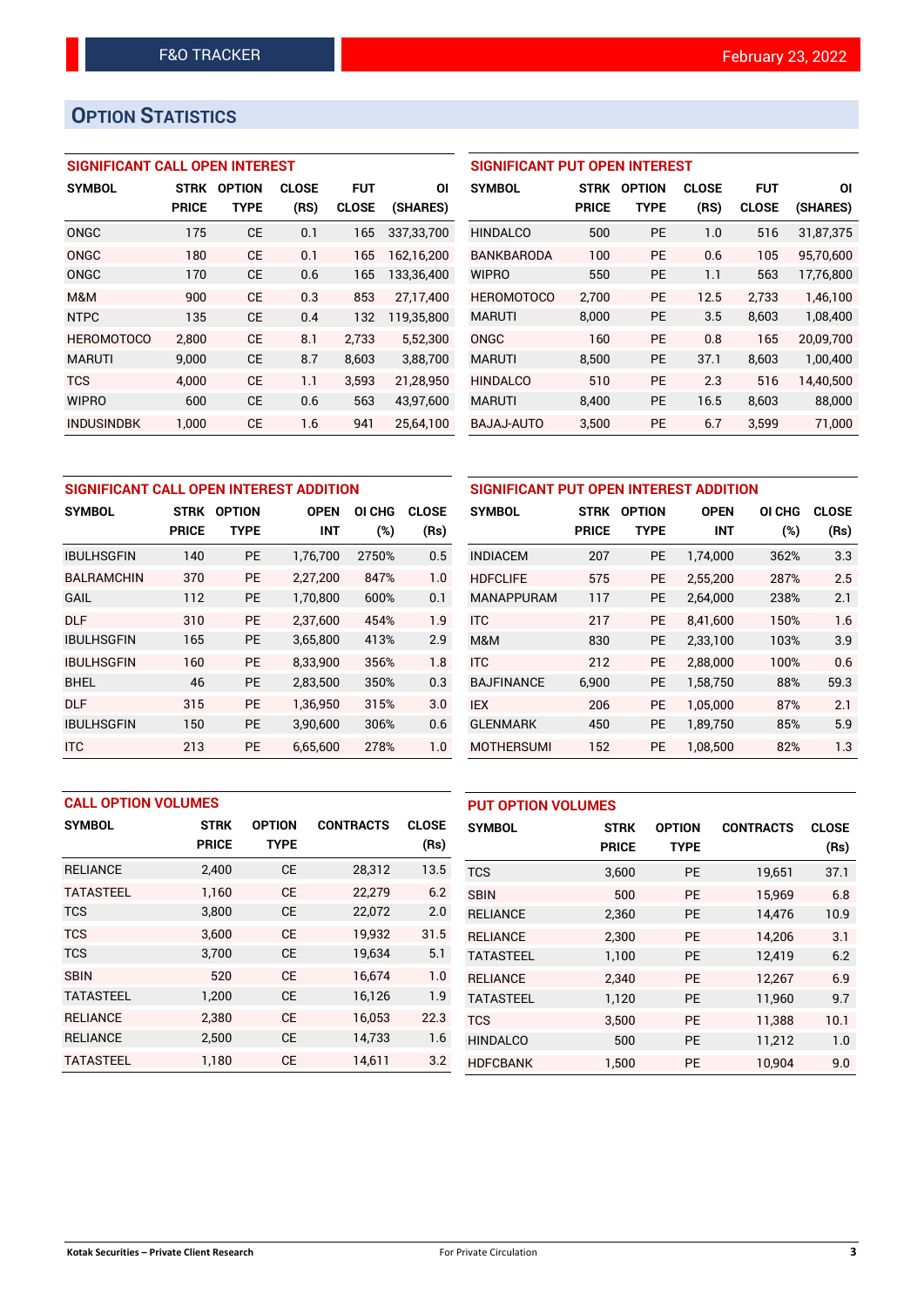### **RATING SCALE (PRIVATE CLIENT GROUP)**

- **BUY**  Stock/Index looks strong from the expiry/near term perspective and is expected to gain on the basis of technical and/or derivative parameters. Time frame is minimum of current expiry and in certain cases extend to the next series depending on the stock behaviour. Strict stop loss needs to be adhered to for every buy/long recommendation given.
- **SELL** Stock/Index looks weak from the expiry/near term perspective and is expected to gain on the basis of technical and/or derivative parameters. Time frame is minimum of current expiry and in certain cases extend to the next series depending on the stock behaviour. Strict stop loss needs to be adhered to for every sell/short recommendation given.

#### **FUNDAMENTAL RESEARCH TEAM (PRIVATE CLIENT GROUP)**

**Shrikant Chouhan Arun Agarwal Amit Agarwal, CFA Hemali Dhame** shrikant.chouhan@kotak.com arun.agarwal@kotak.com agarwal.amit@kotak.com Hemali.Dhame@kotak.com +91 22 6218 5408 +91 22 6218 6443 +91 22 6218 6439 +91 22 6218 6433

jatin.damania@kotak.com +91 22 6218 6440 +91 22 6218 6432 +91 80801 97299 +91 22 6218 6427

**Sumit Pokharna** Pankaj Kumar<br>Oil and Gas, Information Tech Construction, C sumit.pokharna@kotak.com pankajr.kumar@kotak.com +91 22 6218 6438 +91 22 6218 6434

**Jatin Damania Purvi Shah Rini Mehta K. Kathirvelu**

Construction, Capital Goods & Midcaps

Transportation, Paints, FMCG

Metals & Mining, Midcap Pharmaceuticals Pharmaceuticals Research Associate Support Executive<br>
iatin.damania@kotak.com purvi.shah@kotak.com rini.mehta@kotak.com k.kathirvelu@kotak.com

## **TECHNICAL RESEARCH TEAM (PRIVATE CLIENT GROUP)**

**Shrikant Chouhan Amol Athawale Sayed Haider** [shrikant.chouhan@kotak.com](mailto:shrikant.chouhan@kotak.com) [amol.athawale@kotak.com](mailto:amol.athawale@kotak.com) Research Associate +91 22 6218 5408 +91 20 6620 3350 [sayed.haider@kotak.com](mailto:sayed.haider@kotak.com)

+91 22 62185498

#### **DERIVATIVES RESEARCH TEAM (PRIVATE CLIENT GROUP)**

+91 79 6607 2231 +91 22 6218 5497 +91 33 6615 6273

**Sahaj Agrawal Prashanth Lalu Prasenjit Biswas, CMT, CFTe** [prasenjit.biswas@kotak.com](mailto:prasenjit.biswas@kotak.com)